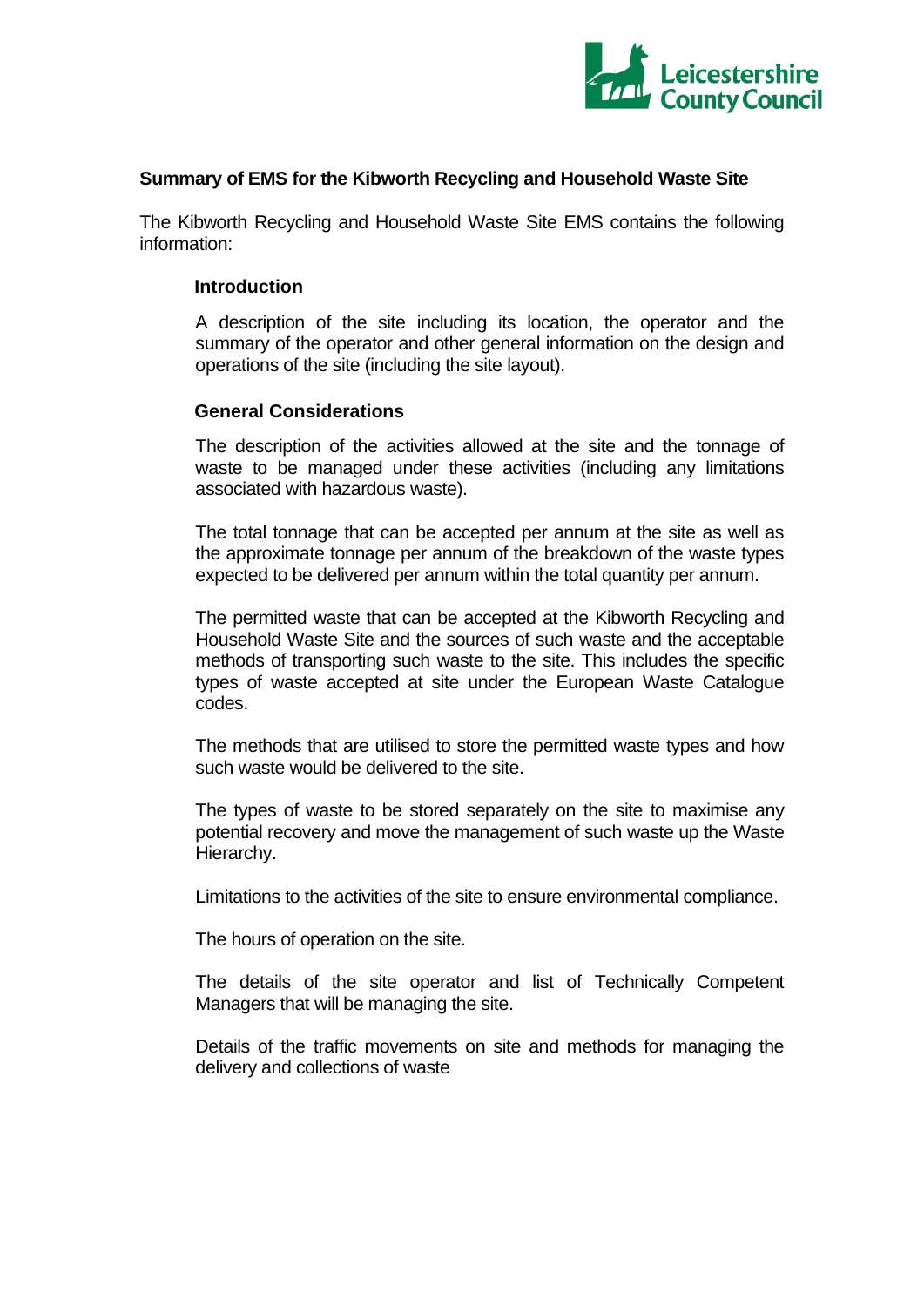## **Site Engineering and Drainage**

Surface water drainage including flow directions, where such drainage connects to the sewerage network and locations of any interceptors, retainment systems and lock off taps to be activated in the case of a fire. Foul water drainage including flow directions and where such drainage connects to the sewerage network.

### **Site Infrastructure**

Details of the site engineering including design and construction of impermeable surfaces, lighting, road and parking areas.

Details of the site engineering of the site office.

Details of the site identification board which include: Site name and address, Environmental Permit number, site rules, opening hours, site operator, telephone numbers of the operator (including and emergency number for the operator) and the Environment Agency hotline number.

Mobile plant used on the site and their general maintenance and storage routines.

The processes for undertaking any works on site and the Safe System of Work procedures to be followed.

Details of the site security utilised on the site

# **General Site Operations**

The methods employed to ensure the control of litter on the site including for those vehicles delivering and removing waste from the site.

Processes for managing leaks and spillages on site and the inspection routine for any liquid storage containment facilities and their bunding whether for waste liquids or for operating the site (e.g. Diesel tank).

The processes for managing a fire or site including the operations of any infrastructure on site to prevent fires or minimise the spread between stockpiles. This includes emergency evacuation procedures and the process for notifying the appropriate bodies (Environment Agency, Fire Service etc). This incorporates the Fire Prevention Plan.

The methods for identifying, managing and removing non-compliant wastes that may be delivered to the site, including the location and appropriate use of the quarantine area.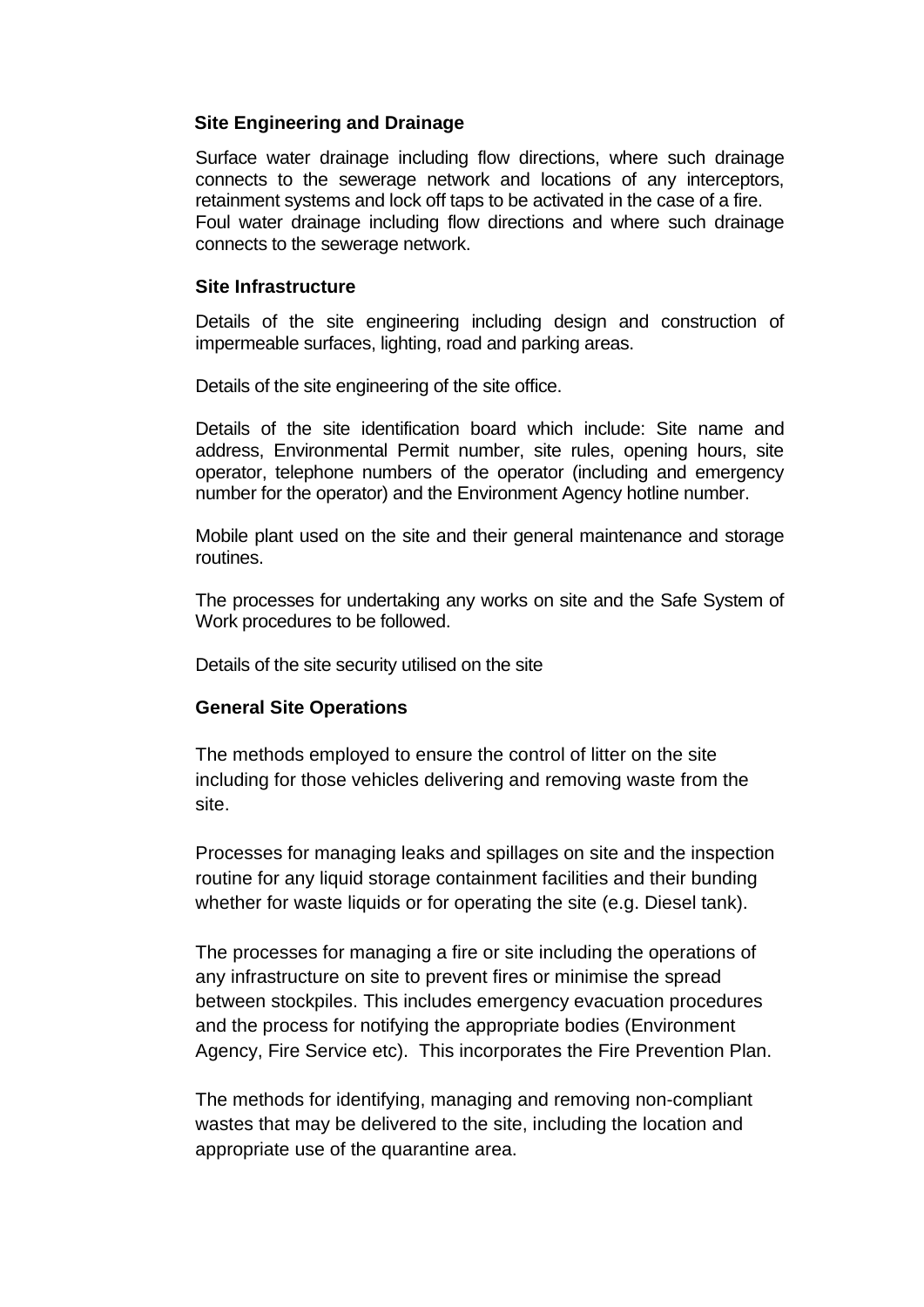The waste pre-acceptance procedures for the site to ensure that only compliant waste is delivered to the site (including ensuring deliveries are only be brought to the site by registered waste carriers for the Bulking Area).

The waste acceptance procedures for the site to ensure that only compliant waste accepted at the site.

The process for identifying any waste that could be recovered and ensure the principles of the Waste Hierarchy are considered for any waste delivered to the site.

The process for collecting and removing waste from the site to ensure that it is only removed from the site to an appropriate licenced waste treatment or disposal facility.

## **Amenity Management and Reporting**

Dust, Fibres and Particulates – The site infrastructure, the management processes and storages methods are detailed to ensure the control of dust emissions from the site. This incorporates the Dust Management Plan

Odour – The site infrastructure, the management processes and storage and storage methods are detailed to ensure the control of odour emissions from the site. This incorporates the Odour Management Plan.

Noise – The site infrastructure, the management processes and storage methods area detailed to ensure the control of noise emissions from the site. This incorporates the Noise Management Plan.

Pests - The site infrastructure, the management processes and storage and storage methods are detailed to ensure the control of odour emissions from the site. This includes controls to manage vermin, birds and other scavengers. This incorporates the Pest Management Plan

Litter - The site infrastructure, the management processes and storage and storage methods are detailed to ensure the control of litter from the site.

### **Site Records**

Details of where the records of waste delivered and removed from site, any incidents and other regular monitoring records are stored.

Details of the records that will be kept of all waste movements to ensure they are kept for the appropriate period of time in a secure environment.